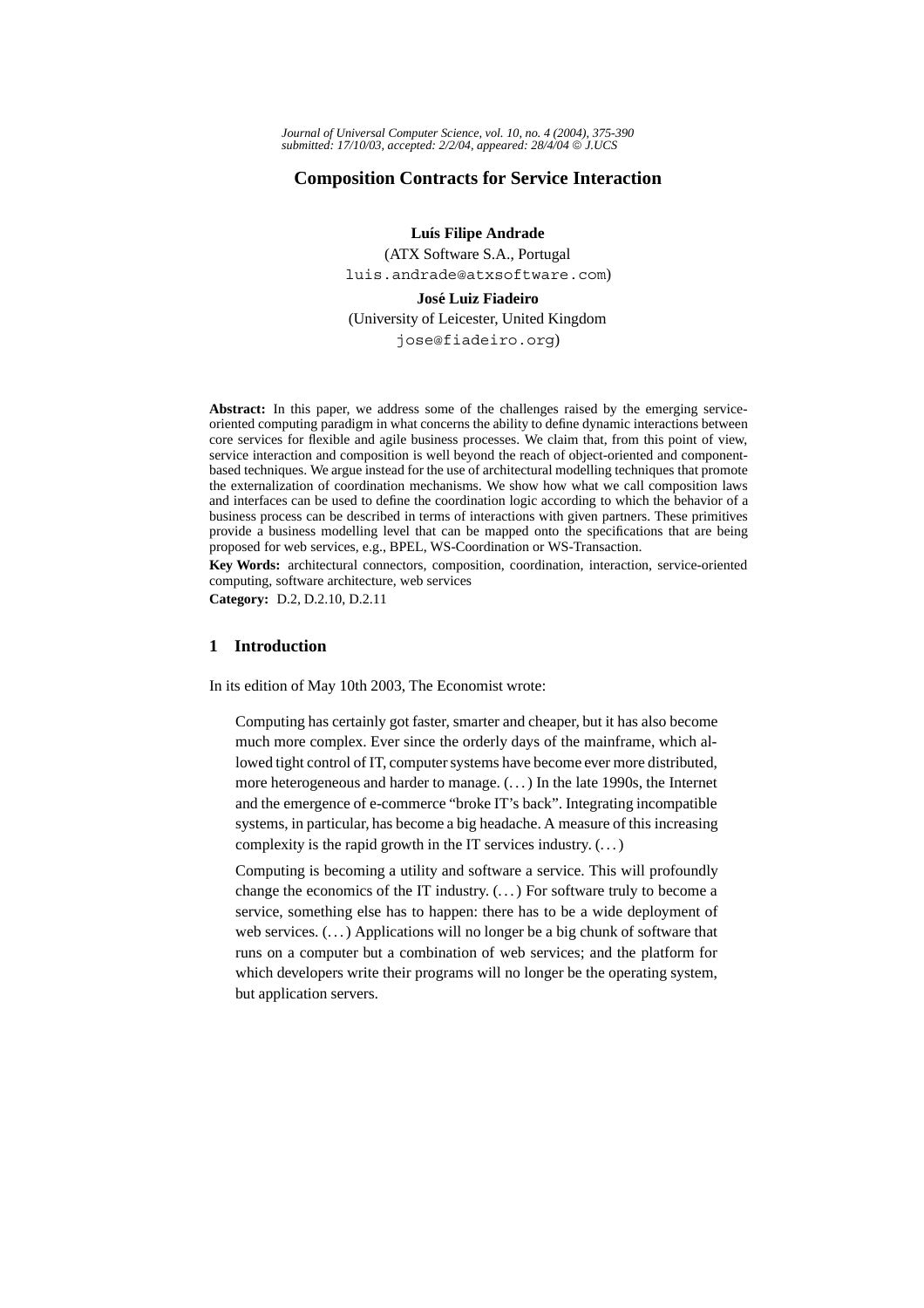The challenges raised by the emerging Service-Oriented Software Development (SOSD) paradigm are, indeed, multiple and the fact that they make news in a journal like The Economist just means that key sectors of the economy and, indeed, the society are feeling threatened. The functioning of the modern society is becoming ever more dependent on the use of software systems. We are by now quite familiar with expressions such as e-Commerce, e-Government, e-Learning, e-Medicine, or e-Science. Unfortunately, this multitude of expressions also reflects a multitude of approaches, each of which tackles the challenges of developing e-services for its own particular area and in its own *ad hoc* way. This fragmentation is real and raises the spectrum of a society whose functioning relies on services that are either not compatible or put together in ways that lead to unpredictable interactions. Is there a justification for the concerns expressed by The Economist? Are there reasons to feel threatened? What are we, scientists, doing about it?

In the literature, web services are being promoted as a technology for dynamic business, the next generation of the Internet culture in which a shift is made from B2C to B2B [IBM, 2003b]. This shift puts an emphasis on program-to-program interaction, which is quite different from the user-to-program interaction that characterized (thin) clients interacting with business applications in the B2C model. In particular, initiatives that were typical of the user side, like searching, have now to be performed on the business side, which means that they need to be supported by some software. Readings on the technologies that have been made available normally emphasize this shift from server-to-server, static, linear interaction to dynamic, mobile and unpredictable interactions between machines operating on a network, and identify it as one of the challenges that needs to be met in full for the architecture to impose itself in its full potential.

The models that have been proposed in the meanwhile, namely the service-oriented architecture based on publishing, finding and binding, address these issues directly in terms of technological solutions that can be supported immediately, at varying levels, by XML, SOAP, WSDL, or UDDI. These efforts are not general enough and lack imagination in exploring the full potential of the service-oriented paradigm, of which web services are only a manifestation. In order to understand what exactly is necessary to support the engineering and deployment of services in general, and, hence, what is still required in terms of research and development effort, we have to characterize exactly what this new architecture is about and how it relates to the software development (SD) methodologies and supporting technologies that are available, namely Component-Based (CB) and Object-Oriented (OO) ones.

The question of determining how exactly object-oriented techniques can contribute to the engineering of services is a fair one. It reflects a (legitimate) concern for the investments that have been made already on object-oriented technologies. It must be made clear to people and, especially, to the companies that want to be part of the "new economy", what kind of investments this new generation of architectures for the web requires before it becomes obsolete. This is particularly important because web services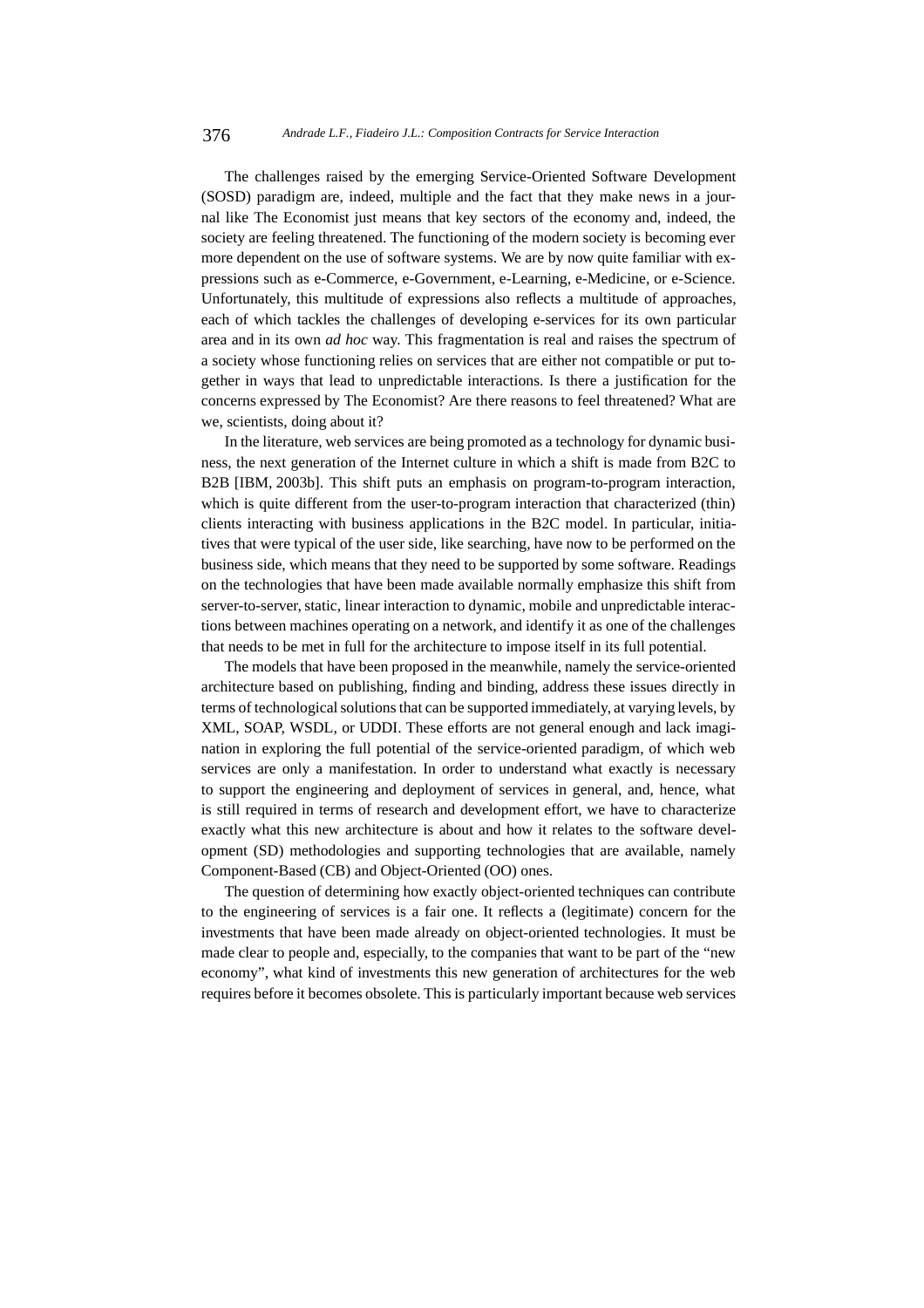are often presented as a logical evolution of, on the one hand, object-oriented analysis and design and, on the other hand, of components as geared to the deployment of ebusiness solutions [Yang, 2003].

In this paper, we would like to disagree with this evolutionary view and put forward the case for a new generation of methods and modelling techniques that are interaction-centric and address run-time service composition. We believe that the move from object- to service-oriented systems is a true shift of paradigms; service-oriented computing needs to be fully and formally characterized as a paradigm so that methodologies and supporting technologies can be developed to take maximum profit of its potential. In particular, we shall discuss the role of the notion of contract as an abstraction for the modelling of interconnections. Whereas design-by-contract [Meyer, 1992] supports compile-time object-oriented interactions, i.e., clientship, we propose a notion of composition contract that supports run-time integration of services.

We illustrate the role that architectural primitives based on the separation of coordination from computation can play in tackling some of the challenges raised by SOSD, namely for representing the business processes according to which dynamic interactions are required to be established and evolved. Proposals such as BizTalk [Microsoft, 2000] build on calculi and algebras for concurrency to promote the separation of the definition of business interactions from their implementation. In this respect, we take one step further. It consists of adopting a layer of representation in which interactions become first-class entities and can be modelled in more abstract terms instead of being hardcoded. Finally, we identify the need for further technologies that can complement what coordination and architectures can provide today, namely in what concerns binding and transaction protocols.

The rest of the paper is organized as follows: we first argue on the reasons why we think that service composition is more than object-oriented composition [see Section 2]; we then report on how to use business rules to describe web services compositions [see Section 31; later, we report on how orchestration can be achieved through binding [see Section 4]; finally, we present our main conclusions [see Section 5].

### **2 Why Service Composition is Beyond Object-Orientation**

The main reason for our disagreement to what is generally perceived as an evolution of object-oriented and component-based software development is precisely the fact that the shift from objects/components to services is reflected fundamentally on the interactions through which services can be composed. Web services have been often characterized as "self-contained, modular applications that can be described, published, located, and invoked over a network, generally the web" [IBM, 2003b]. Building applications is a dynamic process that consists of locating services that provide the basic functionalities that are required, and orchestrating them, i.e. establishing collaborations between them, so that the desired global properties of the application can emerge from their joint behavior.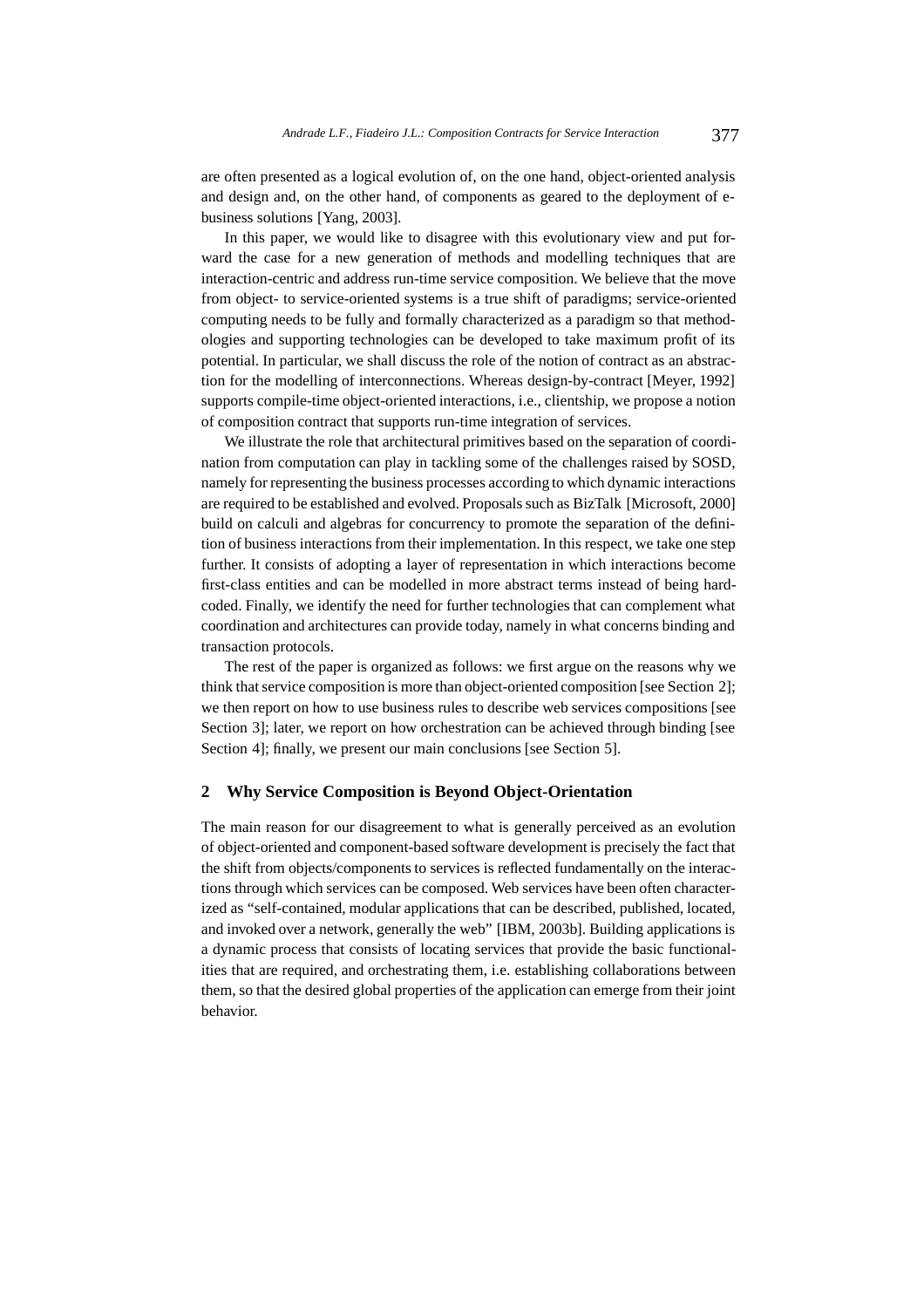Integration is another key word in this process, and it is often found in conjunction with orchestration or marshalling: application building in service-oriented architectures is based on the composition of services that have to be discovered and marshalled dynamically. Therefore, one of the features of the service-oriented paradigm is, precisely, the ability that it requires for interconnections to be established and revised dynamically, at run time, without having to suspend execution, i.e., without interruption of service. This is what is usually called late or just-in-time integration, as opposed to compile- or design-time integration.

Therefore, SOSD requires flexible composition mechanisms that are able to make the resulting systems amenable to changes at run time. For this purpose, interactions cannot be hardwired in the code that implements the services, which would lead to systems that are too tightly coupled for the kind of dynamics required by services. Systems need to be in a continuous process of reconfiguration due to the fact that services need to establish, dynamically, the collaborations that allow them to provide the functionalities that are being requested by some other service. If such collaborations are not modelled directly as first-class entities that can be manipulated by a process of dynamic reconfiguration, the overhead that just-in-time integration and other operational aspects of this new architecture represent will not lead to the levels of agility that are required for the paradigm to impose itself.

However, traditionally, interactions in the object-oriented paradigm are based on identities [Kent, 1993], in the sense that, through clientship, objects interact by invoking the methods of specific objects (instances) to get something specific done. This implies that any unanticipated change on the collaborations that an object maintains with other objects needs to be performed at the level of the code that implements that object and, possibly, of the objects with which the new collaborations are established [Shaw, 1996].

On the contrary, interactions in the service-oriented approach should be based on the design of what needs to be done, thus decoupling the what one wants to be done from who does it. This leads directly to the familiar characterisation of web services as late binding or, better, just-in-time binding. It is as if collaborations in the object-oriented paradigm where shifted from instance-to-instance to instance-to-interface, albeit with a more expressive notion of interface. This is why, in our opinion, web services are, indeed, beyond object-oriented methodology and technology, especially in what concerns the support that needs to be provided for establishing and managing interactions.

What is, perhaps, more interesting, is the fact that these limitations can be witnessed in the methodological principles that these paradigms usually subsume. Clientship as in OO/CBSD allows us to decompose the global behavior of a system in a way that mimics typical ways in which people organize themselves in society: by purchasing products directly from the providers. In the context of this societal metaphor the shift from object- to service-oriented interactions mirrors what has been happening already in human society: more and more, business relationships are established in terms of acquisition of services, e.g. 1000 Watts of lighting for www.welightyourlife.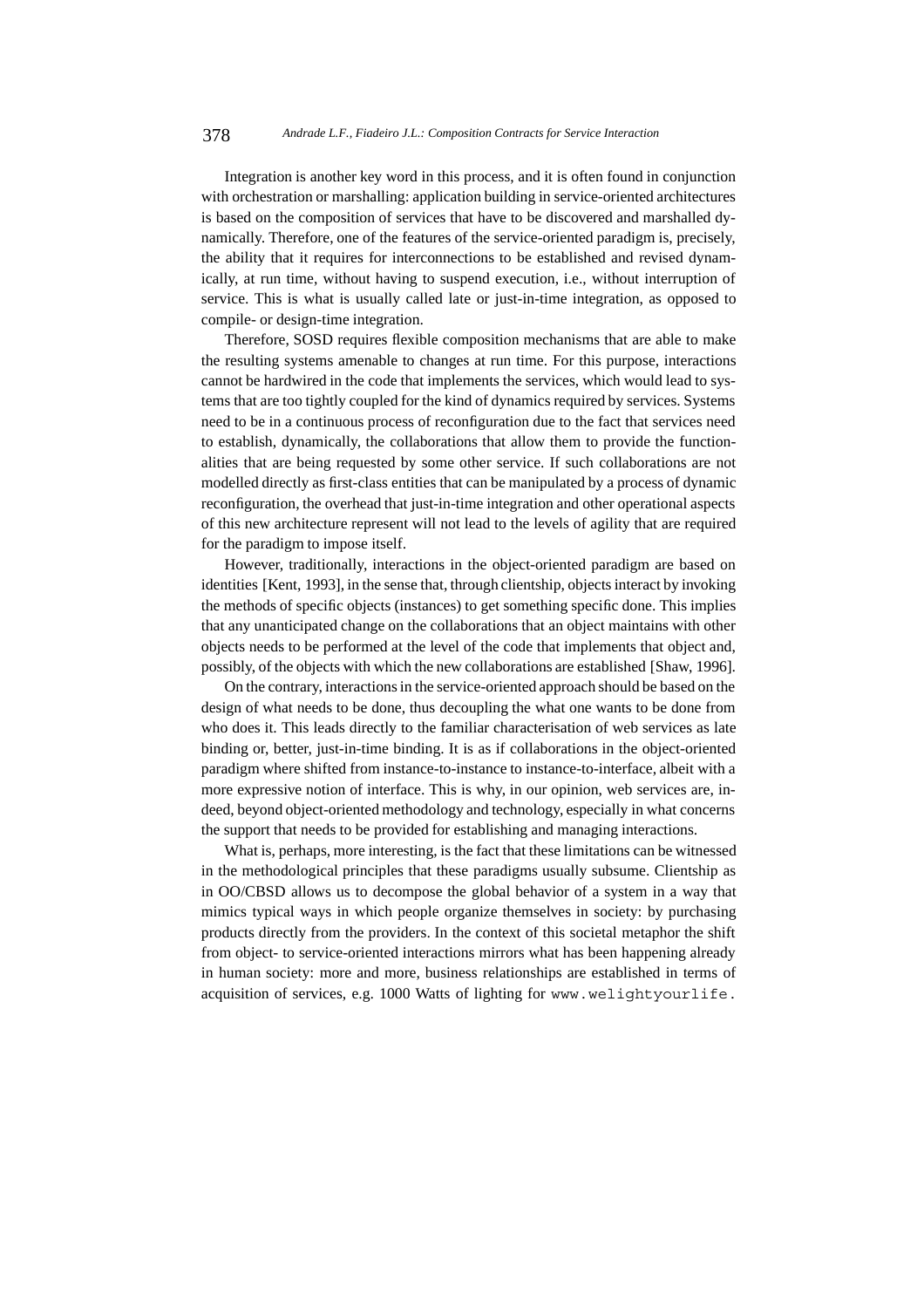com, instead of products, e.g., 10 lamps of 100 Watts each from www.BulbsRUs. com.

Obviously, object-oriented technology does not prevent at all such flexible modes of interconnections to be implemented. Design mechanisms, making use of event publishing/subscription through brokers and other well-known patterns [Gamma, 1995], have already found their way into commercially available products that support implicit invocation [Notkin et al., 1993] instead of feature calling (explicit invocation). However, solutions based on the use of design patterns are not at the level of abstraction in which the need for integration arises and needs to be managed. Being mechanisms that operate at the design level, there is a wide gap that separates them from the business modelling levels at which orchestration is better perceived and managed.

Indeed, there is a big gap between the high-level specification of interactions and their implementation in any particular technology. This gap is currently being filled by the code of the fine-grain parts that have to glue the domain components with the architectural framework provided by the underlying technology, e.g., CORBA, J2EE, or .NET. Even when using design patterns to structure the code, the final result is a full mix between the code that implements the domain logic and the infra-structural glue code. The lack of a clear separation results in component interactions that are very difficult to maintain and evolve. In summary, design patterns are not first-class citizens as run-time software components, which means that they cannot be taken as structures over which orchestration can be addressed. That is to say, the processes that they represent are not available, a point that has being progressively stressed in the literature [Microsoft, 2000]:

With the integration and communication infrastructures complete, our applications can now "speak" to other applications over the Internet, but we do not have a good mechanism for telling them when and how to say it. We have no way of representing the process. Today the process is spread throughout the implementation code of every participant involved in the process. This mechanism for representing the process of business interactions is fragile, prone to ambiguities, does not cross organizational boundaries well, and does not scale. The larger the process gets and the more participants that are involved, the more static the process is and the harder it is to propagate changes and new players into the process.

In summary, as a paradigm, SOSD is based on interaction and composition principles that require a fundamental research effort for their full characterisation. Science has to face that a new reality is there as far as software development is concerned, which requires a fresh approach that can meet the challenges that it raises from first principles. OO and CBSD were proposed for controlling the complexity of building big chunks of software, as the article in The Economist says; SOSD will have to control the complexity of managing evolving interactions in large systems.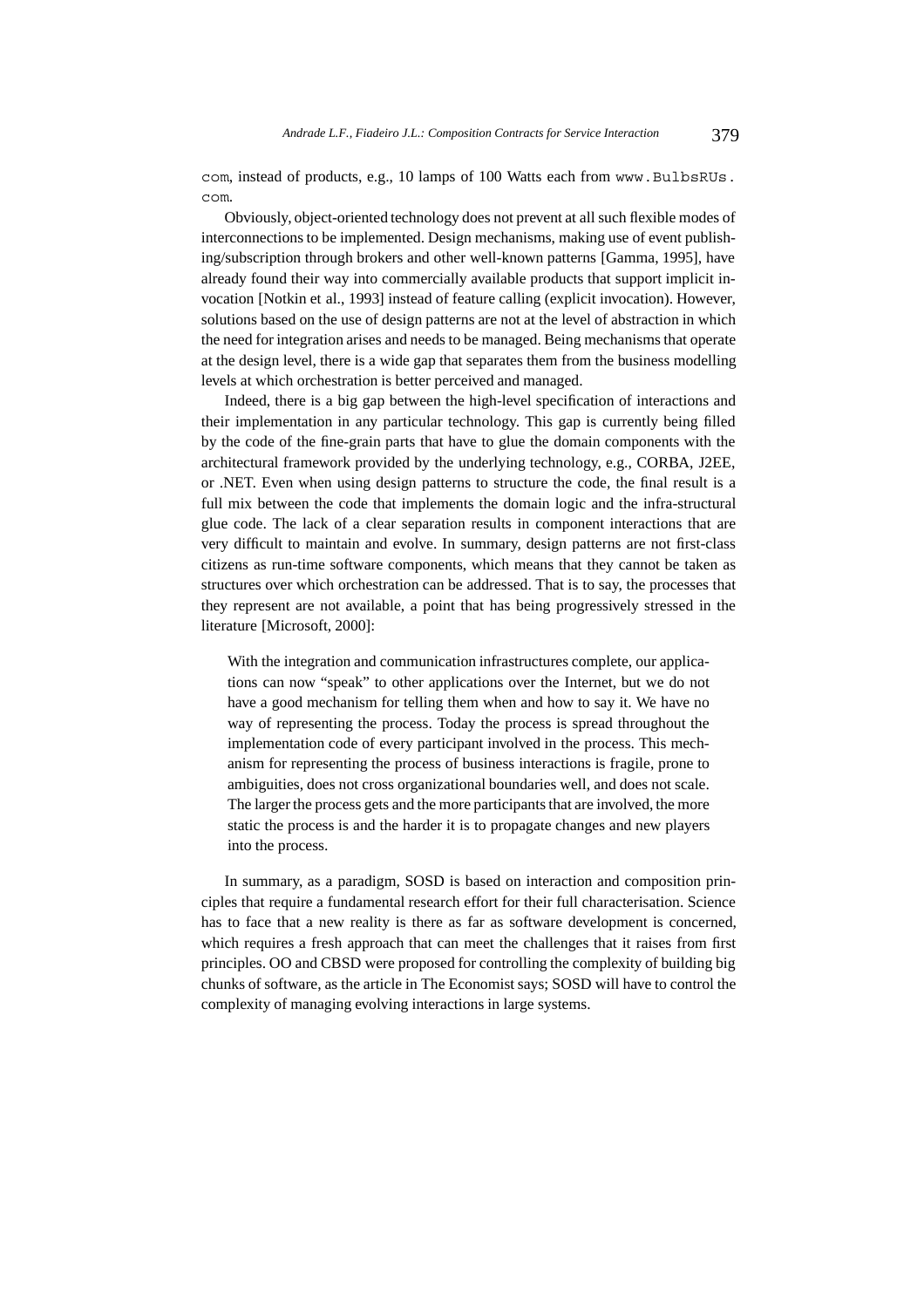In this paper, we put an emphasis on the service composition layer of serviceoriented architectures, i.e., the level at which business processes can be put together from elementary services. This area has become the realm of recent specifications such as WS-Coordination [IBM, 2003c], WS-Transaction [IBM, 2003d], or the Business Process Execution Language for Web Services (BPEL4WS or BPEL for short) [IBM, 2003a]. The WS jargon is also evolving accordingly. There is now a new terminology that, in some cases, intersects other areas of Computer Science and Software Engineering, which can be a source of confusion. We have tried to avoid these risks by adapting the terminology that we have used in the past to today's WS-audience, but there are cases in which it is difficult to conciliate established practices. This is the case of coordination which, in the literature, became associated in the late 80s with a wellidentified area of Computer Science [Gelernter and Carriero, 1992], and is now in the name of a very precise aspect of web services, i.e., WS-Coordination [IBM, 2003c]. The two areas are not unrelated, but WS-Coordination is a very concrete framework that is far from capturing the richness made available through common coordination languages and models.

Therefore, we want to make clear that our purpose is not to provide semantics for specifications such as BPEL, WS-Coordination or WS-Transaction. This is because, on the one hand, such specifications have not stabilized to a point where standards can be meaningfully assigned; they are still very much a moving target, and for very good reasons. On the other hand, and in spite of providing a much needed move beyond the basic framework of SOAP/WSDL/UDDI technologies for publishing, finding, and binding, they are still far from providing the semantic primitives that can address business modelling at a higher-enough level of abstraction. Hence, we would like to persuade the reader to approach the rest of this paper with an open mind and seek inspiration rather than solutions to problems of specific technologies of today.

#### **3 Composing Services According to Business Rules**

Services can be seen as granular software components that can be used as building blocks for distributed applications or for the assembly of business processes. They reflect a new architectural approach based on the notion of building applications by discovering and orchestrating network-available services, or just-in-time integration of applications. With SOSD, application design becomes a matter of describing the capabilities of network services to offer certain functionalities through their computational capabilities, and describing the orchestration of these collaborators in terms of mechanisms that coordinate their joint behavior. At run time, application execution is a matter of translating the collaborator requirements into input for a discovery mechanism, locating a collaborator capable of providing the right service, and superposing the coordination mechanisms that will orchestrate the required interactions.

This informal design makes clear that the algebraic methodology that we have been developing around architectural principles in general [Fiadeiro et al., 2003] plays a fun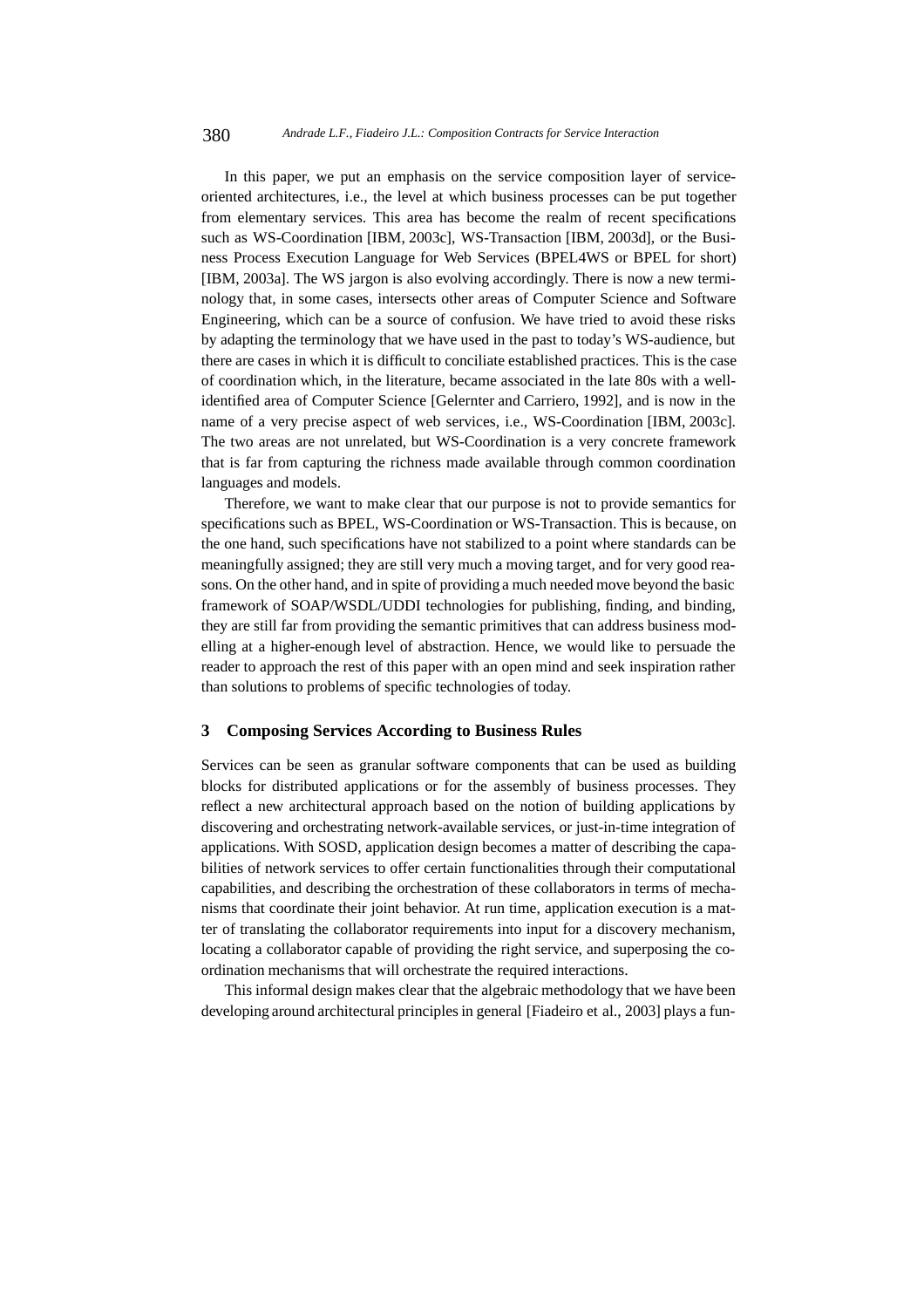damental role in enabling service-oriented architectures. This methodology is based on the separation between what is concerned with the computations that are responsible for the functionality of the services that they offer and the mechanisms that coordinate the way components interact, a paradigm that has been developed in the context of so-called coordination languages and models [Gelernter and Carriero, 1992].

Our previous work has brought together concepts and techniques from software architectures, e.g., the notion of connector [Allen and Garlan, 1997], parallel program design, e.g., the notion of superposition [Katz, 1993], and distributed systems, e.g., techniques to support the dynamic reconfiguration of a system [Magee and Kramer, 1996]. They are now being integrated as a collection of semantic primitives that support the modelling of interactions that are flexible and more amenable to changes at run time [Andrade and Fiadeiro, 2003a]. These primitives allow for the kind of just-in-time binding required for service-oriented computing.

The underlying methodology of coordination-based development is also essential for service-oriented systems since it externalizes interactions as connectors that can aggregate simpler services dynamically, and encourages developers to identify dependencies between activities in terms of services instead of identities. The identification of the partners to which coordination contracts are applicable is made through interfaces that identify the properties that they need to exhibit rather than the classes to which they have to belong.

Our emphasis in this paper is on the composition aspects that subsume what has been called composition logic in the literature [Yang, 2003], i.e., the way composite services are constructed in terms of constituent services to fulfil specific business goals, or business protocols and processes [Curbera et al., 2003], i.e., the definition of processes or workflows that interact with sets of web services to achieve certain goals in terms of abstract service descriptions, separately from specific deployments.

BPEL puts an emphasis on the definition of service compositions in terms of processes that interact with partners that are external to the composition itself and are identified in terms of abstract interfaces only. This is particularly close to the approach based on coordination contracts and laws that we have been promoting recently for service-oriented business information systems [Andrade and Fiadeiro, 2003b]. Indeed, it is particularly important that we are able to separate the definition of the composition logic, what we would call coordination laws, that capture the business rules according to which complex business activities are put together from more basic services, from the run-time composition of specific services as part of a process that is being executed to fulfil a specific business goal. The purpose of this section is to focus on a coordination model for composing abstract services according to business rules.

To illustrate the kind of approach that we outlined, consider the example of a bank that, on the one hand, wishes to make its financial deals available as services that it publishes on the web and, on the other hand, adopts an internal software development approach based on services that it can rapidly integrate into new applications and, thus,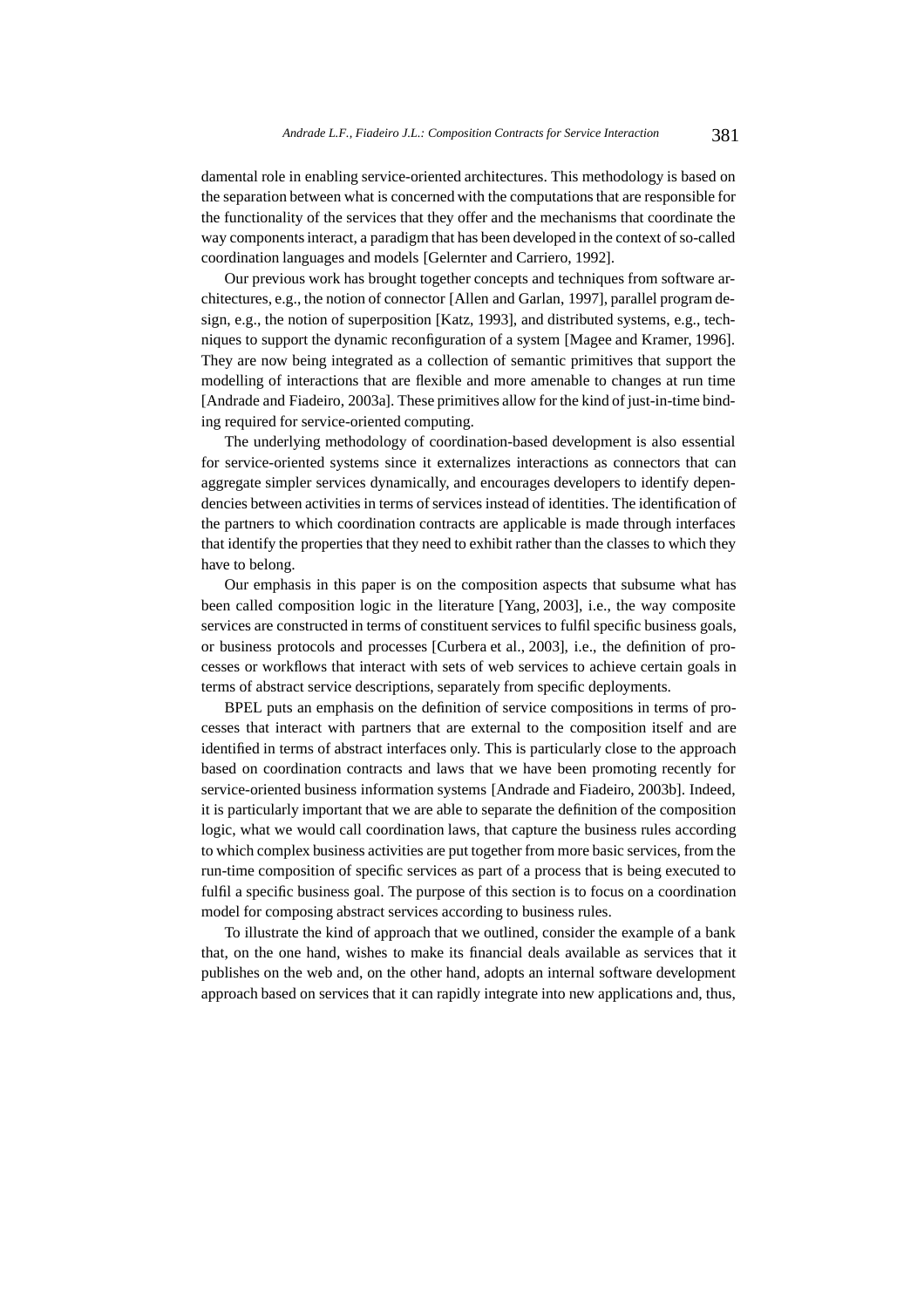optimize time-to-market.

One of the services that financial institutions have been making available in recent times is what we could call a flexible package, i.e., the ability to coordinate deposits and debits between two accounts, typically a checking and a savings account, so that the balance of one of the accounts is maintained between an agreed minimal and maximal amount by making automatic transfers to and from the other account. The service that is offered is the detection of the situations in which the transfers are required and their execution in transactional mode. Because this behavior should be published as a service that customer applications looking for flexible account management should be able to bind to, the following aspects should be ensured: first, the service cannot be offered for specific accounts. It is the binding process that should be responsible for instantiating the service to the relevant components at execution time. Nor should it be offered for specific object classes: the service itself should be able to be described independently from the technology used by the components to which it will be bound. Instead, it is the find/bind process that should be able to make the adaptation that is needed between the technologies used for implementing the service and the ones used by the components to which it is going to be bound. This adaptation can itself be the subject of an independent publish/find/bind process that takes place at another level of abstraction, or be offered for default combinations by the service itself. This is important to enable the implementation of the service itself to evolve, say in order to take advantage of new technologies, without compromising the bindings that have been made.

Therefore, the description of the partners to which a business process can be bound is made of a coordination interface [Andrade and Fiadeiro, 2003b] in our approach; however, we call it composition interface to avoid confusion with WS-terminology. For instance, in the case of the flexible package, two composition interfaces are required: one catering for the account whose balance is going to be managed, typically a checking account, and the other for the savings account. The trigger/reaction mode of coordination that our approach supports requires that each composition interface identifies which events produced at execution time are required to be detected as triggers for the process to react, and which basic services must be made available for the reaction to superpose the required effects. Notice that this separation is supported in BPEL processes by distinguishing between different kinds of activities that implement interactions between the process and its partners.

The two composition interfaces that we have in mind can be described as follows:

```
composition interface savings-account
import types money;
services
   balance(): money;
    debit(a: money) post balance(a) = old balance() - a
    credit(a: money) post balance(a) = old balance() + a
end
```
Notice how the properties of the elementary services that are required are specified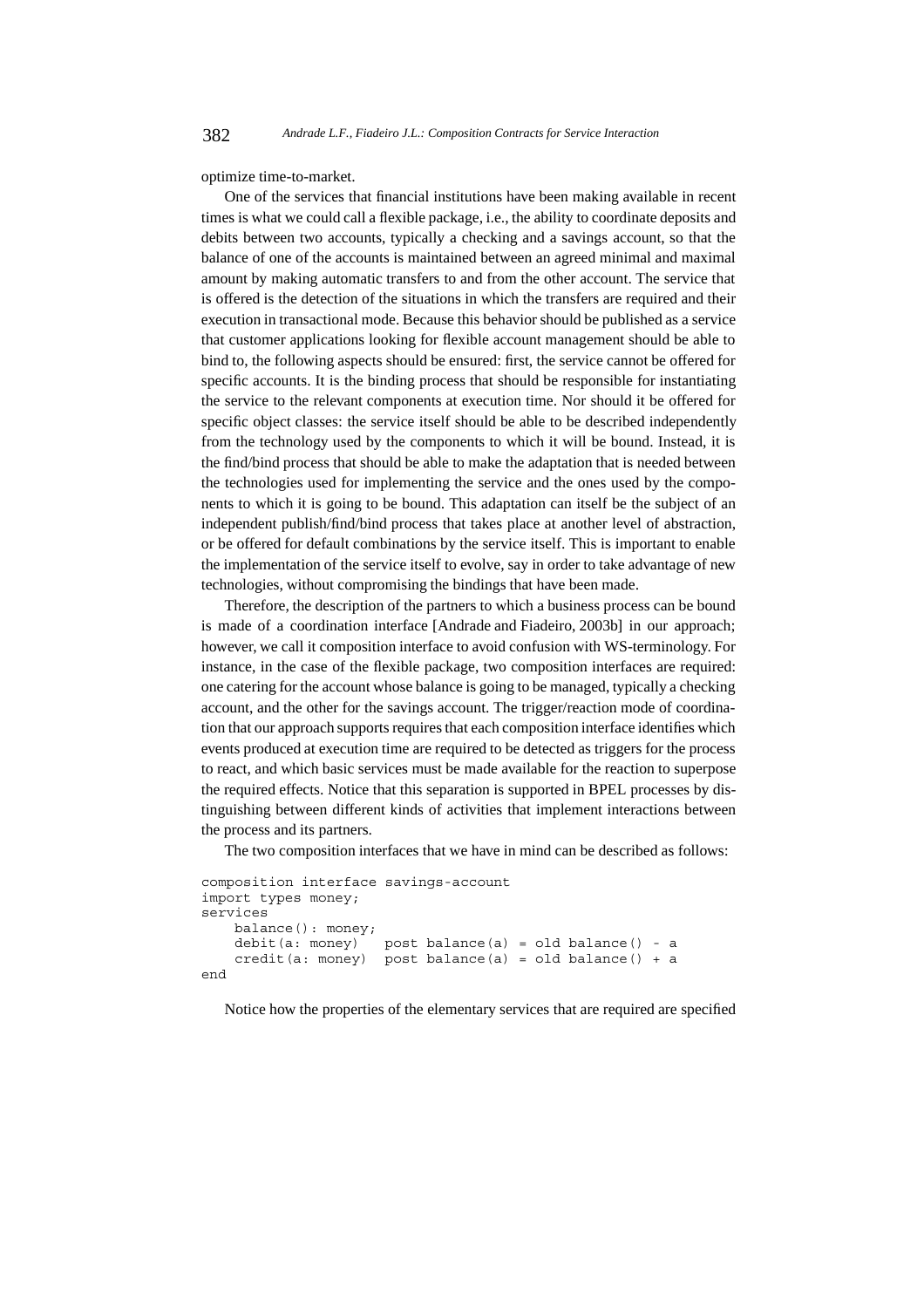in an abstract way in terms of pre- and post-conditions.

```
composition interface checking-account
import types money;
events balance(): money;
services
   balance(): money;
   debit(a:money) post balance(a) = old balance() - a
    credit(a:money) post balance(a) = old balance() + a
end
```
The difference between the two interfaces lies in the inclusion of the event in the checking-account. This is because the activities that are required to be observed in order to react by activating an interaction rule are the changes on the balance of the checking account. More specifically, we are requiring from any partner that may be bound to this interface to make changes in the balance available to the flexible-package service.

The second important requirement is that the composite service itself must be described on the basis of these composition interfaces only. This is what, in BPEL, would be called the state and logic necessary for coordinating the interactions between the process and the partners. This composition or coordination logic can be made in terms of what we call a composition law (coordination law in [Andrade and Fiadeiro, 2003b]):

```
composition law flexible-package
interfaces c: checking-account, s: savings-account
attributes minimum, maximum: money
interaction rules
   when c.balance() < minimum
   do s.debit(min(s.balance(), maximum - c.balance())
           and c.credit(min(s.balance(), maximum - c.balance())
   when c.balance() > maximum
   do c.debit(c.balance() - maximum)
           and s.credit(c.balance() - maximum)
end law
```
Besides identifying the composition interfaces, a composition law specifies the rules that define the behavior of the service. Such interaction rules are of the form:

```
when condition
with condition
do set of services
```
Each interaction rule in the when clause identifies a trigger to which the process will react, e.g., a change in the balance of the checking-account that takes it out of the bounds. The trigger can be just an event observed directly over one of the partners or a more complex condition built from one or more events. In the with clause, we include conditions (guards) that should be observed for the reaction to be performed. If any of the conditions fails, the reaction is not performed and the occurrence of the trigger fails. Failure is handled through whatever mechanisms are provided by the implementation language.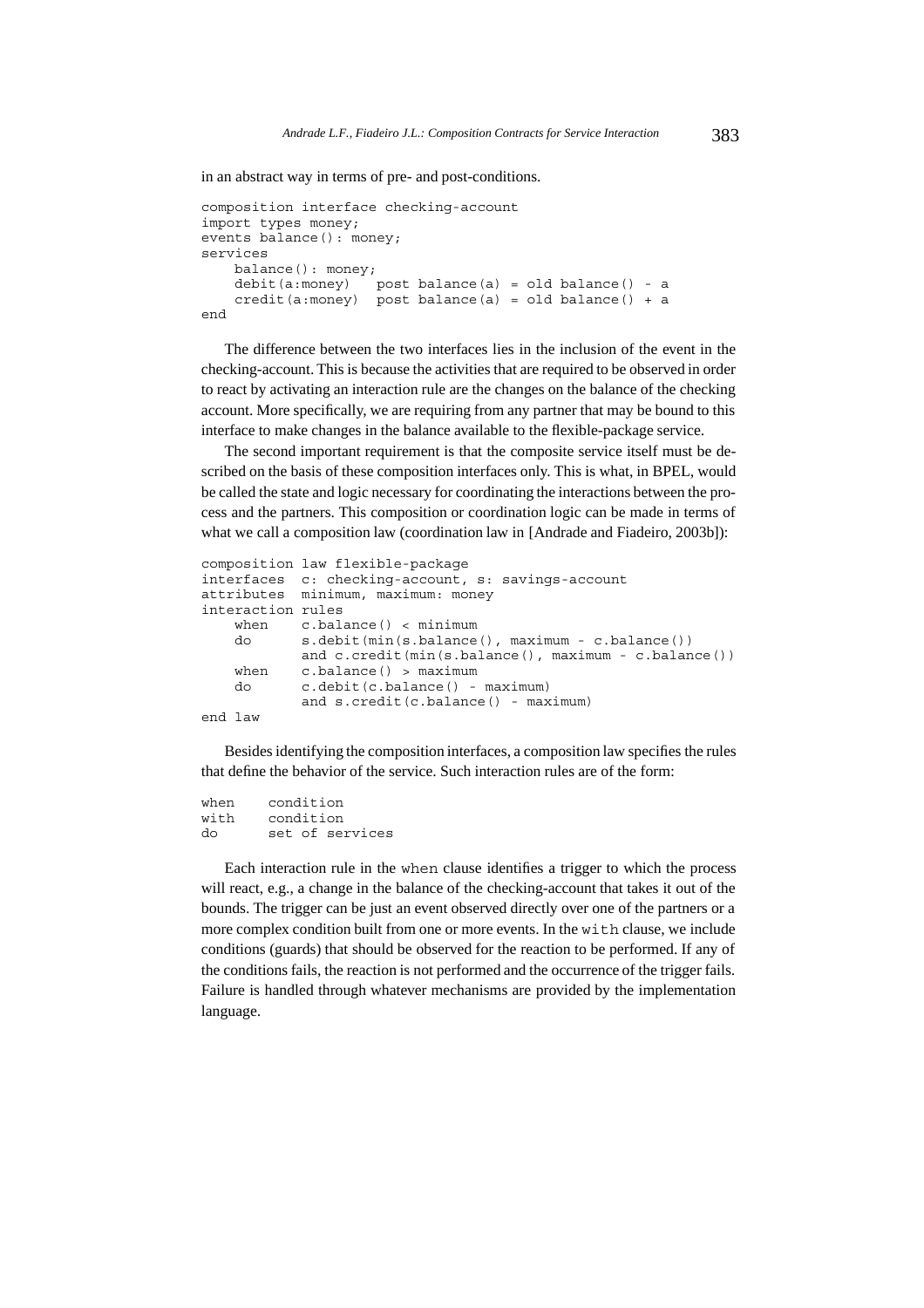The reaction to be performed by the service is described as a set of elementary activities in the do clause. This set may include calls to services provided by one or more of the partners as well as activities that are internal to the coordination logic of the process itself. The whole interaction is handled as a single transaction, i.e., it consists of an atomic event in the sense that the trigger reports a success only if all the activities identified in the reaction execute successfully and the conditions identified in the with clause are satisfied.

In what concerns the language in which the reactions are defined, we normally use an abstract notation for defining the synchronisation set as above. This is important for bringing to a more abstract modelling level the definitions of business processes that recent languages for orchestration promote in terms of algebras and models for concurrency, e.g., BizTalk [Microsoft, 2000]. Our opinion and experience is that the architectural modelling level at which we promote the representation of business interactions makes it easier to bridge the gap from the more organisational high-level goals and policies that dictate how business should be run to the choice of particular control and synchronisation structures that can make specific processes run.

When the interfaces are bound to specific partners, their behavior is coordinated by an instance of the law, which establishes at run time what we call a coordination contract [Andrade and Fiadeiro, 1999]. The behavior specified through the rules is superposed on the behavior of the partners without requiring the code that implements them to be changed.

Let us consider another example. Assume that the bank is interested in being able to compute the average balance of given accounts from given dates. This is a service that the bank should be able to bind, at any time, to any given account for monitoring purposes. This service requires the ability to observe the balance of an account, which corresponds to the following composition interface:

```
composition interface account-balance
import types money;
services
    balance(): money
end
```
The corresponding law is:

```
composition law average-balance
interfaces a: account-balance
attributes sum: money; days: nat
activities
   report(): money post report = sum / days
   reset() post sum = a.balance() and days = 1
interaction rules
   when end-of-day
   do sum = old sum + a.balance(), days = old days + 1
end law
```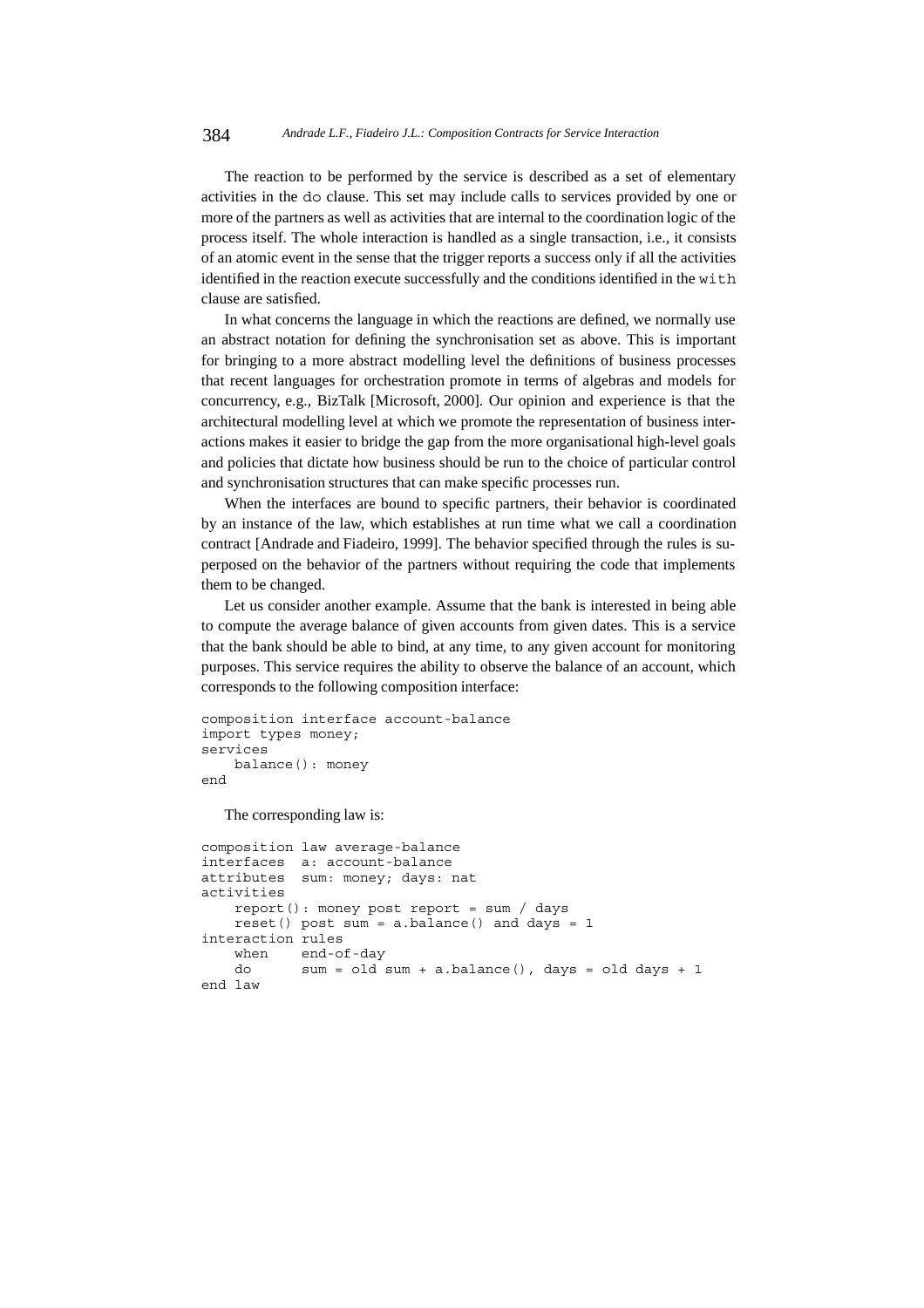We are assuming that end-of-day is a global trigger that the service is able to detect in the system through some calendar mechanism that we take for granted. Otherwise, we could define an interface that would need to be instantiated by a specific clock.

Our last example consists of a process that the bank can use to monitor how long the balance of a given account has exceeded a given threshold since it was last reset. For that purpose, and instead of making the calculations at the end of the day, we are going to make the process aware of the debits and credits that are performed in the account:

```
composition interface debits&credits
import types money;
events
    debit(a: money);
    credit(a: money)
services
    balance(): money
end
```
The corresponding law is:

```
composition law counting-excess
interfaces a: debits&credits
parameter min: money
attributes nb-days: nat; last-day: date
activities
    report(): nat post report = nb-days
    reset() post nb-days = 0 and last-day = today()
interaction rules
    when a. \text{credit}(n) or a. \text{debit}(n)do if a.balance() = min then \{nb-days = old nb-days + (today() - old last-day)and last-day = today()end law
```
We are assuming, again, that  $\text{today}(t)$  is a service that the process is able to use from the system's calendar.

### **4 Orchestration Through Binding**

Laws and interfaces can be used to define the coordination or composition logic according to which the behavior of a business process can be described in terms of interactions with given partners [Yang, 2003]. These define composition types or protocols [Curbera et al., 2003] in the sense that only abstract interfaces are used to identify the partners that can become involved in the process. They do not prescribe when and to which partners services should be bound.

Run-time aspects of interactions need to be subject to rules that aim at enforcing given policies of organisations over the way they wish or are required to see their businesses conducted, e.g., through legislation. For this purpose, we provide a modelling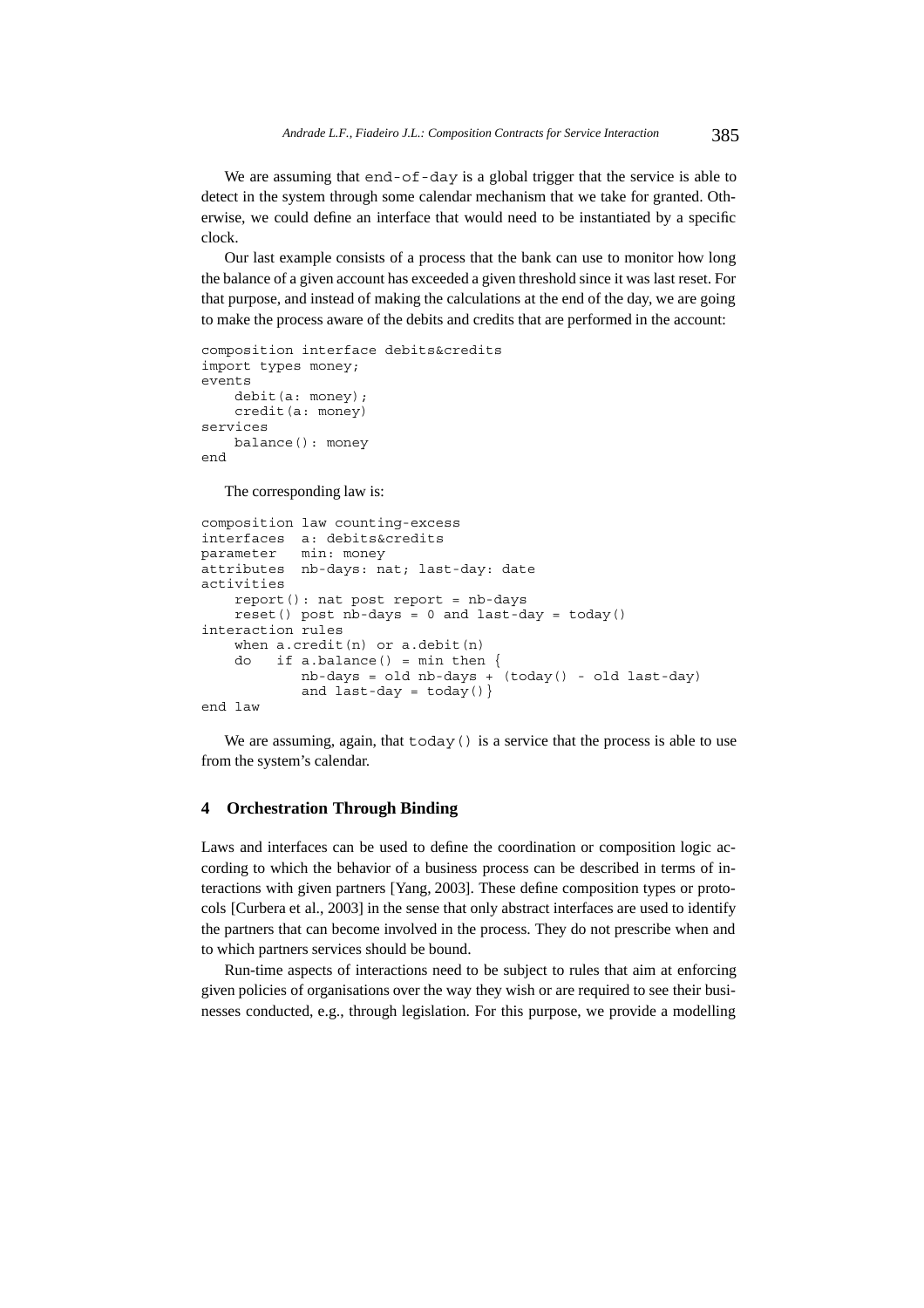primitive called composition processes by means of which reconfiguration capabilities can be automated for dynamic integration, both in terms of *ad hoc* and programmed bindings through which the run-time orchestration of services can be specified as a means of achieving specific operational business goals. For instance, the bank may wish to offer VIP clients the possibility of having interests awarded on the average balance for the number of days the account has been above an agreed threshold. This can be achieved by composing the services that we described in the previous paragraph.

```
process interest-on-average(a: account, c: customer)
attributes interest: rate; performance: nat
activities
subscribe (r: rate, m: money):
    pre: c.owns(a) & isVIP(c)
    do: bind av: average-balance->a,
        bind ct: counting-excess->a,
         av.reset(),
        ct.reset(),
         ct.min = m,
         interest = r,
         performance = 0
earn:
    do: a.credit(r * ct. report() / 365 * av. report()),
        av.reset(),
        ct.reset(),
        performance = old performance + ct.report()
re-rate(r: rate):
    pre: performance > 100
    do: earn,
        interest = r,
        performance = 0
re-min(m: money):
    do: earn,
        ct.min = m
rules
    yearly: when end-of-year do earn
end process
```

```
Such a process defines a set of activities through which services can be bound to
given partners in the system and their activities orchestrated to define required business
activities such as renegotiating rates (re-rate) or crediting earned interest (earn).
Rules can also be defined that capture autonomous behavior such as automatically cred-
iting earned interest at the end of the year (yearly).
```
It is important to draw attention to the bind instructions. The emphasis that we put on the role of composition interfaces in the previous section should have made clear how important the binding process is for our approach. Indeed, our answer to the challenges raised by SOSD is based on an architecture and development process that promotes the separation of the key factors that drive integration and the need for orchestration [see Figure 1]:

1. Separation of the coordination mechanisms that regulate the way basic services in-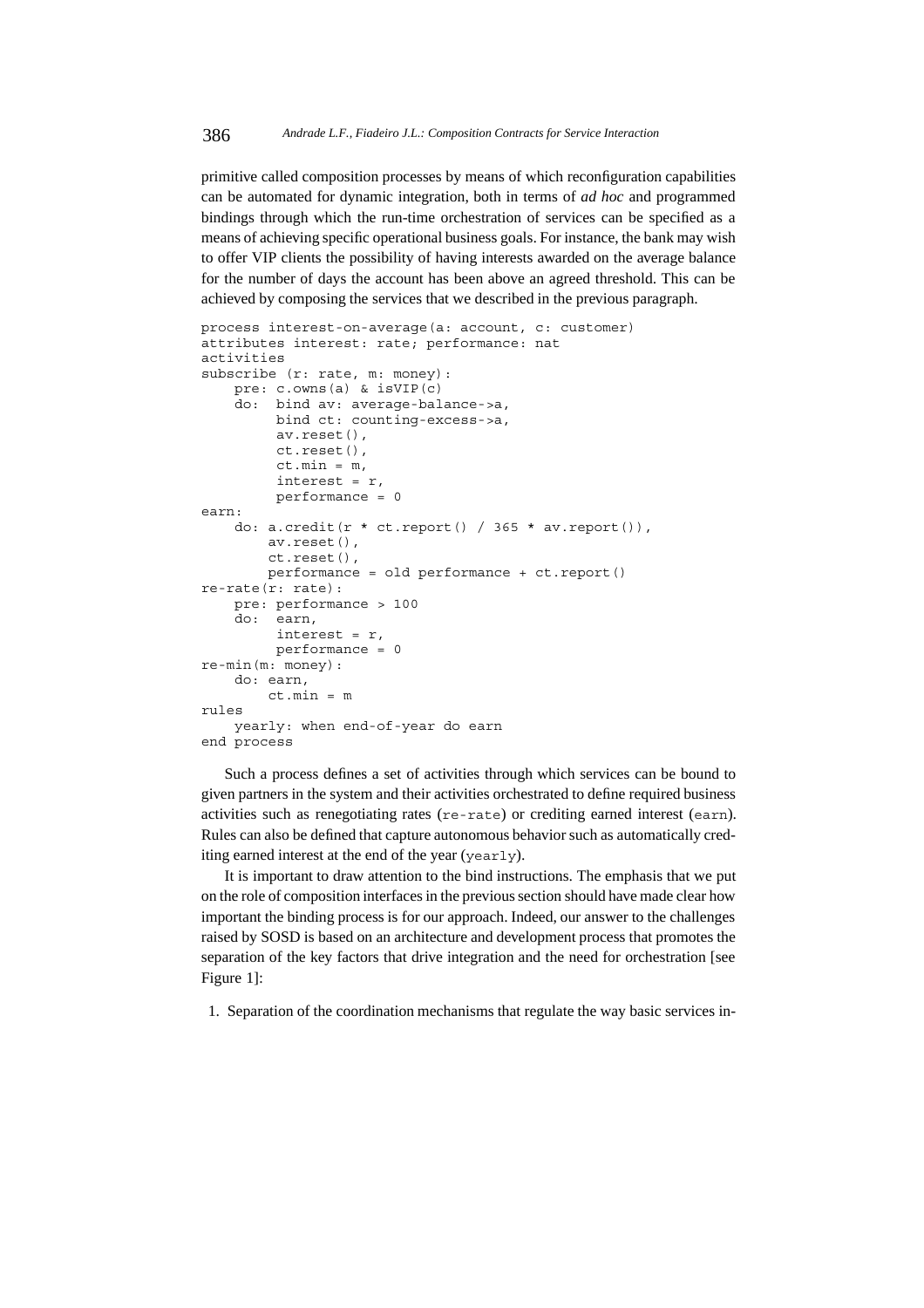

**Figure 1**: Separating business process configuration, coordination/composition logic, and core service computation

teract to enforce current business rules and activities, from the computations that realize the functionalities that are offered by core business services, i.e., coordination/composition technologies.

2. Separation of the business architecture according to which an application is structured from the particular partners and interconnections that constitute the run-time configuration over which it is implemented, i.e., binding technologies.

In both cases, the separation leads to the definition of explicit primitives whose instances can be superposed dynamically to support just-in-time integration, i.e., composition contracts and binding contracts, respectively. Composition contracts are instances of composition laws which represent the business rules that are embodied in a service; composition contracts superpose interconnections among a set of partners regulated according to a set of trigger/reaction rules specified in the law from which the contract derives.

The level of insulation between the business model (where the law resides) and the implementation level (where the contract resides) is achieved by (i) defining the law independently from the partners to which it can be applied by identifying the features and properties that partners need to exhibit to become coordinated according to that law; (ii) using binding contracts to instantiate composition interfaces and rules of given laws with partners discovered in given locations of the net and interconnections that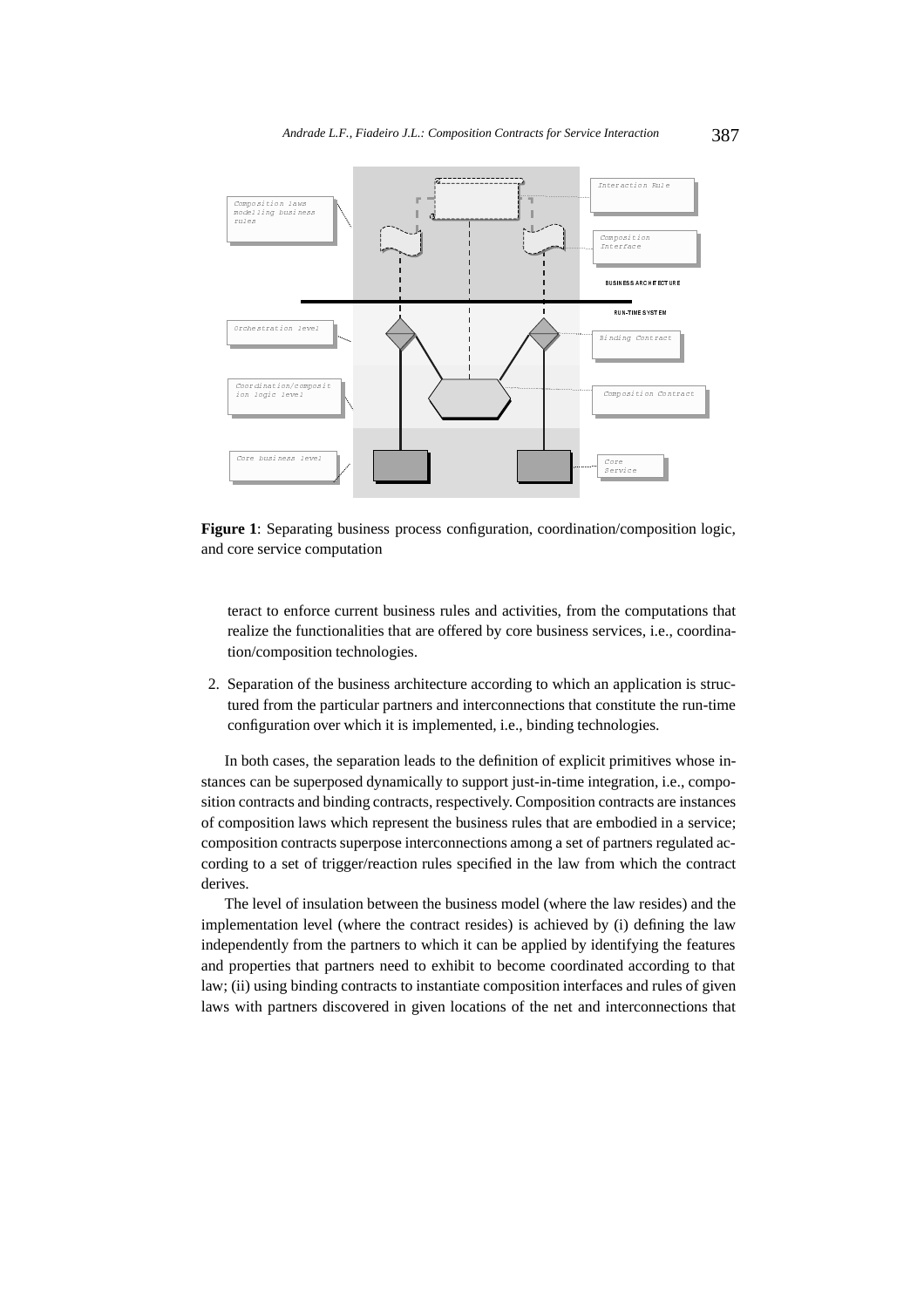reflect the properties of the distribution network. Hence, the use of binding contracts makes it possible for partners and contracts to be replaced in order to reflect mobility without interfering with the business architecture. This ensures agility for operating in web-based environments (just-in-time integration). These binding technologies are not yet developed at the same level as the coordination technologies. As far as our work is concerned, they are still in their infancy.

One should mention, however, related programming paradigms that promote the separation of concerns and automated generation of code, e.g., generative programming. For instance, Aspect-Oriented Programming (AOP) [Elrad et al., 2001] encompasses a wide range of programming techniques to enable the separation of cross-cutting concerns that do not conveniently fit into the dominant hierarchy, e.g., objects or components. Languages such as Xerox PARC's AspectJ and IBM's Hyper/J are now widely used and have been extensively tested on large-scale complex systems with very positive results. The code they produce is structured cleanly, has minimal duplication, and can be maintained easily. Given the nature of web services, it is inevitable that such techniques will have a significant part to play in SOSD [Corchuelo et al., 2003]. The customized services must be able to adapt to, and interwork with other services or service components. The elegant structuring mechanisms afforded by techniques like AOP can be used to facilitate this adaptation and interworking. It should be noted that the main focus of these studies has been AspectJ, due to its high level of maturity and excellent tool support. However, the nature of AspectJ is, at present, largely static, in notable contrast to the highly dynamic nature of web services.

The Model Driven Architecture (MDA) initiative [Kleppe et al., 2003] proposed by the OMG is based on the separation of the specification of system functionality from the specification of the implementation of that functionality on a specific platform. It aims at making the software assets more resilient to changes caused by the emerging technologies and makes the role of modelling and models in the current software development much more important. However, it still has to prove that the model supports the just-in-time generation of code required by SOSD.

### **5 Concluding Remarks**

We are well aware that this paper started with strong claims about the need for Science to respond to the challenge presented by SOSD as a new paradigm and, so far, not a single formula was shown. This is because the main aims of the paper are, on the one hand, to demonstrate that SOSD cannot be dismissed as just an evolution of OO/CBSD since it requires a completely different approach to interactions, and, on the other hand, that some of the challenges that it raises can be met using architectural modelling principles and techniques based on coordination technologies.

As far as foundations and semantics are concerned, the concepts and techniques that we presented are firmly grounded on mathematics. Indeed, we have already shown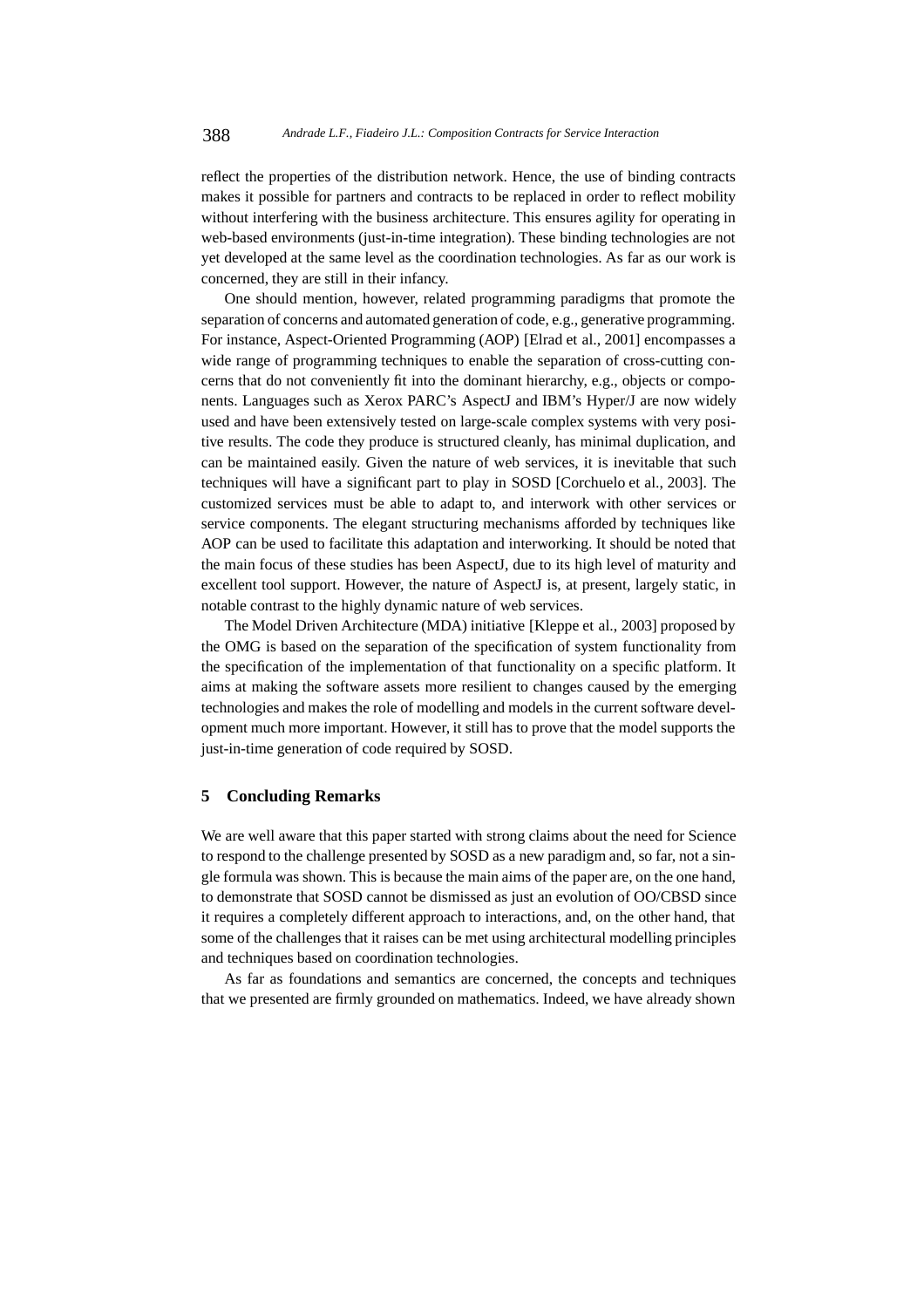elsewhere how the key separation between composition interfaces and laws, and the mechanisms through which bindings can be formalized, can be captured in an algebraic framework consisting of [Fiadeiro et al., 2003]:

- 1. A category DES of designs in which systems of interconnected components are modelled through diagrams and colimits capture emergent behavior.
- 2. A functor  $sig: DES \rightarrow SIG$  that maps (service) designs onto (composition) interfaces, forgetting their computational aspects, satisfying the following key properties: sig is faithful, lifts colimits of well-formed configurations, and has discrete structures.
- 3. A category  $r$ - $DES$  with the same objects as  $DES$  (designs) but whose morphisms support binding through refinement relations.

This formalisation relates directly to the semantics of so-called architectural connectors [Allen and Garlan, 1997] and the notion of superposition [Katz, 1993] since they have been used to express incremental evolution of systems. There is no space left in this paper for showing how this semantics applies directly to SOSD but, by now, the reader will have acquired the motivation that can guide him or her through our publications on the subject, which can be found at http://www.fiadeiro.org/ jose/CommUnity.

This semantics has also been used for showing how the proposed separation of concerns and the dynamic superposition of composition contracts can be implemented in Java-based platforms [Andrade et al., 2002]. One of the aspects that still require further work are the binding technologies and their use in composition contexts. This is an area of current research. As far as our work is concerned, work on publishing technologies is lagging even further behind. Finally, we should also mention the opportunities that we see in exploring other transaction protocols [Little, 2003] in the definition of our interaction rules.

# **Acknowledgements**

This work was partially supported by the Marie-Curie TOK-IAP scheme under contract  $3169$  *Leg*  $2<sup>net</sup>$ .

### **References**

- [Allen and Garlan, 1997] Allen, R. and Garlan, D. (1997). A formal basis for architectural connectors. *ACM TOSEM*, 6(3):213–249.
- [Andrade and Fiadeiro, 1999] Andrade, L. and Fiadeiro, J. (1999). Interconnecting objects via contracts. In France, R. and Rumpe, B., editors, *Proc. of UML'99 - Beyond the Standard*, number 1723 in LNCS, pages 566–583. Springer.